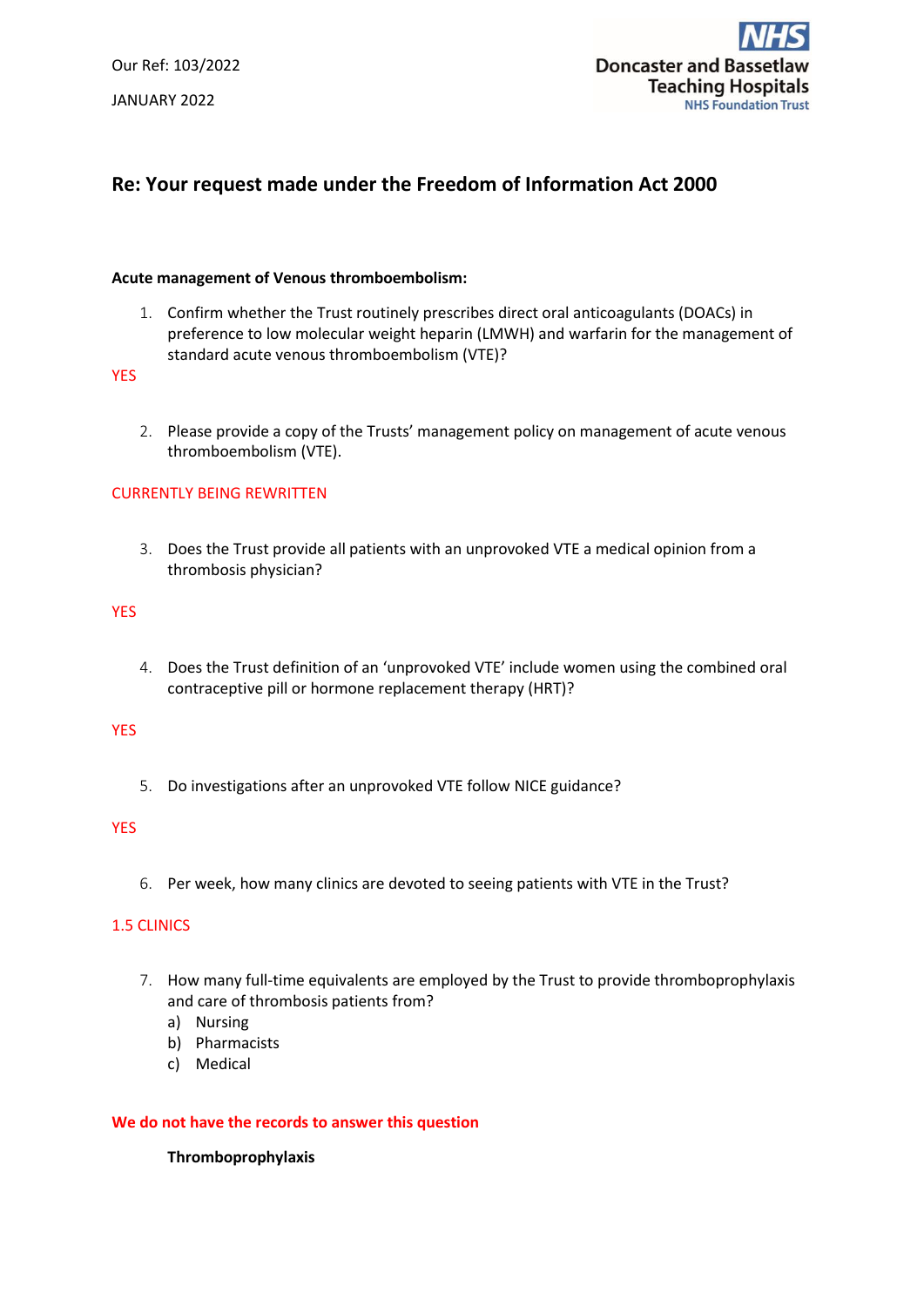Our Ref: 103/2022 JANUARY 2022

- 8. Does the Trust routinely meet the 95% VTE Risk Assessment level required by NHS England?
- 9. Please provide the monthly percentage (admissions numbers/VTE risk assessments carried out) for VTE risk assessments carried across the Trust between  $1<sup>st</sup>$  October 2021 – 31 December 2022.
- 10. Does the Trust have dedicated funding for a team ensuring VTE prevention occurs?

**We cannot answer questions 8-10 as** this national return was stood down to allow resources to be allocated to Covid reporting and to cover sickness absence where necessary, therefore we can not return a true figure through our reporting systems.

# **COVID-19**

11. Please provide a copy of the Trust's thromboprophylaxis protocols used to treat in-patients with COVID-19 pneumonia.

# <https://www.dbth.nhs.uk/document/patt44/>

### **Psychological care**

12. Do VTE patients within the Trust have access to clinical psychological support?

### NO

13. How many sessions per week are provided by the Trust for VTE clinical psychological support?

### NONE

### **Cancer-associated VTE**

14. Does the Trust have a dedicated clinical lead for cancer associated thrombosis (CAT)?

### NO

15. Does a protocol exist for managing VTE in those with cancer?

YES